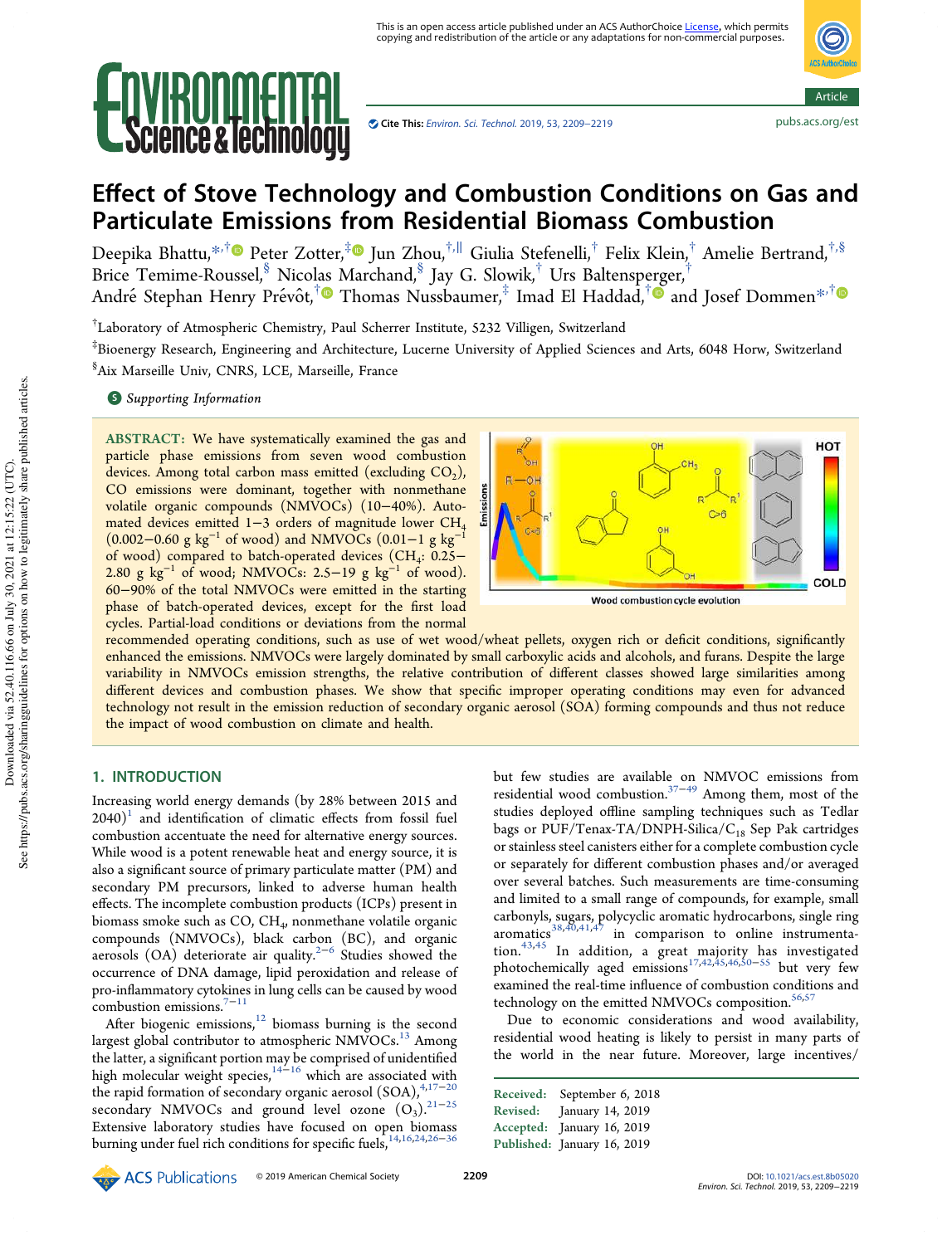## **Environmental Science & Technology Article 3 and Science & Technology Article 3 and Science Article 3 and Science Article 3 and Science Article 3 and Science Article 3 and Article 3 and Article 3 and Article 3 and Article**

subsidies to induce a shift from fossil to renewable energy production and the introduction of more stringent emission legislations<sup>58</sup> have led to developments of combustion technology with varying configurations: from process control perspective, level of sophistication, and performance.<sup>59</sup> The variations in the present investigation range from simple, low cost, manually operated technologies, that is, conventional single-stage combustion logwood stoves, to well-regulated, automated devices. In the past, the combustion quality and claimed reduced emissions are often compared focusing on commonly measured gas phase emissions (CO, total VOCs, and NO*<sup>X</sup>* ) and total particle emissions and investigating only part of the combustion cycle. However, further information on the flue gas chemical composition is needed to evaluate the environmental impacts resulting from a shift toward more advanced technologies.

The present study compares real-time emissions from different combustion technologies. First, we examine the interand intraburn variability of conventional emissions  $(\text{CO}, \text{CH}_4,$ NO, eBC), POA and total NMVOCs among different tested devices to understand the effect of fuel and combustion parameters such as temperature, MCE and  $\lambda$  (see Section 3.1). Second, we evaluate the effect of stove technology on the evolution of emissions during the combustion cycle. We compare these emissions with those from automated devices tested in this study and literature values (see section 3.2). Third, we analyze the evolution of different classes of NMVOCs emission along the combustion cycle for different technologies in order to evaluate the performance of conventional and advanced technologies (Section 3.3). Fourth, we explored the dependence of individual NMVOC emission intensity, variability and chemical composition on combustion conditions including device and load type (first load/reloads), and combustion phases (Section 3.4).

## 2. MATERIALS AND METHODS

2.1. Tested Devices and Their Operating Conditions. Primary gas and particle phase emissions across six residential wood combustion devices (94 test burns) and one industrial boiler (six test runs) were characterized in real-time. We present the full suite of the current technology used in Swiss households with different fuel types and properties. The tested devices include the following (specified with manufacturing year and rated power): (a) two-stage combustion pellet operated devices: pellet boiler (device 1, 2004, 15 kW) and pellet stove (device 4, 2010, 2−6 kW), (b) two-stage combustion logwood operated devices: logwood boiler (device 2, 2007, 30 kW), advanced twostage combustion logwood stoves (device 6, 2013, 4.6 kW and device 7, 2016, 8 kW), (c) conventional single-stage combustion logwood stove (device 5, 2005, 6 kW), and (d) industrial wood chip moving grate boiler (device 3, 2013, 150 kW). Device 1, 3, and 5 were tested in 2015 and 2, 4, 6, and 7 in 2016. Fuels tested included wood pellets (EN certified, a quality standard developed by European Committee for Standardization) and wheat pellets, wood chips and logs made of beech wood with additional small pieces of soft wood (300−600 g) and fire kindling (20−30 g) as starters only during first loads. Supporting Information (SI) Table S1 presents the properties of fuels used in this study. Effect of different fuel properties was tested with fuel of different moisture contents (dry (∼13−16%) and wet (∼20−42%)) and fuel load conditions (normal and overload). Apart from their recommended combustion regimes, device 1 was also investigated during excess  $(\lambda_{++})$  and lack  $(\lambda_{--})$  of  $O_2$ 

conditions, and devices 3 and 4 were tested under partial-load. Logwood operated devices (2, 5, 6, and 7) were investigated for the complete combustion cycles with the first cycle referred to as "first load" and subsequent cycles, as "reloads". The first load consisted of a cold start, flaming and burn-out phase, and reloads were comprised of a warm start, flaming and burn-out phase. More details on the specifications, operating conditions and combustion regimes of the tested devices are provided in the SI (Table S2 and Section S1).

2.2. Sampling Details. Details of the experimental setup and sampling strategy along with the operated instrumentation are given in SI Figure S1 and Section S2. Briefly, undiluted flue gas was measured through a thermally insulated heated line at 180 °C using a multigas analyzer system (Ultramat 23 Siemens; CO and NO: nondispersive infrared (NDIR) and  $O_2$ : paramagnetic measurement) and a flame ionization detector (FID) with nonmethane cutter (109A, J.U.M Engineering: VOC and  $CH<sub>4</sub>$ ). Only  $CH<sub>4</sub>$  concentrations were used from FID. Further downstream, emissions were sampled after passing through two serially connected heated ejector dilutors (first at 180 °C and second at 100 °C), each with a dilution ratio of 1:10 (DI-1000, Dekati Ltd.).

2.3. Instrumentation. NMVOCs were measured by a proton transfer reaction time-of-flight mass spectrometer (PTR-TOF-MS 8000, Ionicon Analytik G.m.b.H) operated with 6 and 10 s time resolution in 2015 and 2016, respectively. Sampled NMVOCs were protonated with  $H_3O^+$  ions in the drift tube maintained at a drift voltage of 494 V, temperature of 90−100  $\rm{^{\circ}C}$ , and pressure of 2.19−2.2 mbar resulting in E/N = 125−129 Td. For a quantitative determination<sup>60</sup> of the VOC concentration (ppb), the mass resolution, mass accuracy and relative transmission function were determined by calibrating with common VOCs (*m*/*z* 33 to 181; Carbagas AG, Zurich, Switzerland) of known abundances (SI Figure S2 and Section S2.2). Data were analyzed with Tofware postprocessing software (version 2.5.3, TOFWERK AG, Thun, Switzerland). Reaction rate constants of the NMVOCs with  $H_3O^+$  were used from the literature $^{61}$  when available, otherwise a default rate constant of 2  $\times$  10<sup>−9</sup> cm<sup>3</sup> molecule $^{-1}$  s $^{-1}$  was used. The high resolution of the PTR-TOF-MS allowed the molecular formula assignments. Tentative peak identification was based on literature reports on wood combustion emissions from both laboratory and field experiments (SI Table S3).  $31,37,42,43,62$  Identified ions were classified according to their functional groups into 14 classes, including furans, hydrocarbons (HC), N-containing compounds (N is nitrogen atoms), polycyclic aromatic hydrocarbons (PAHs), single-ring aromatics (SRA), O-containing\_acids (O is oxygen atoms), O-containing\_alcohols, O-containing  $C < 6$  (where C is the number of carbon atoms), Ocontaining  $C > 6$ , oxygenated aromatics benzenediols/methoxy-phenols, oxygenated aromatics\_methylphenols, oxygenated aromatics\_oxygenated PAHs, and oxygenated aromatics\_ others, whereas the unidentified ions were congregated under "Others".

An aethalometer (AE 33, Magee Scientific) was used to determine the aerosol attenuation coefficients at seven wavelengths, from which the equivalent BC (eBC) mass concentration was retrieved.<sup>63</sup> Primary organic aerosol (POA) mass concentration was obtained using an Aerodyne high resolution time-of-flight aerosol mass spectrometer (HR-TOF-AMS, Aerodyne Research Inc.). Details on additional measurements can be found elsewhere.<sup>3</sup>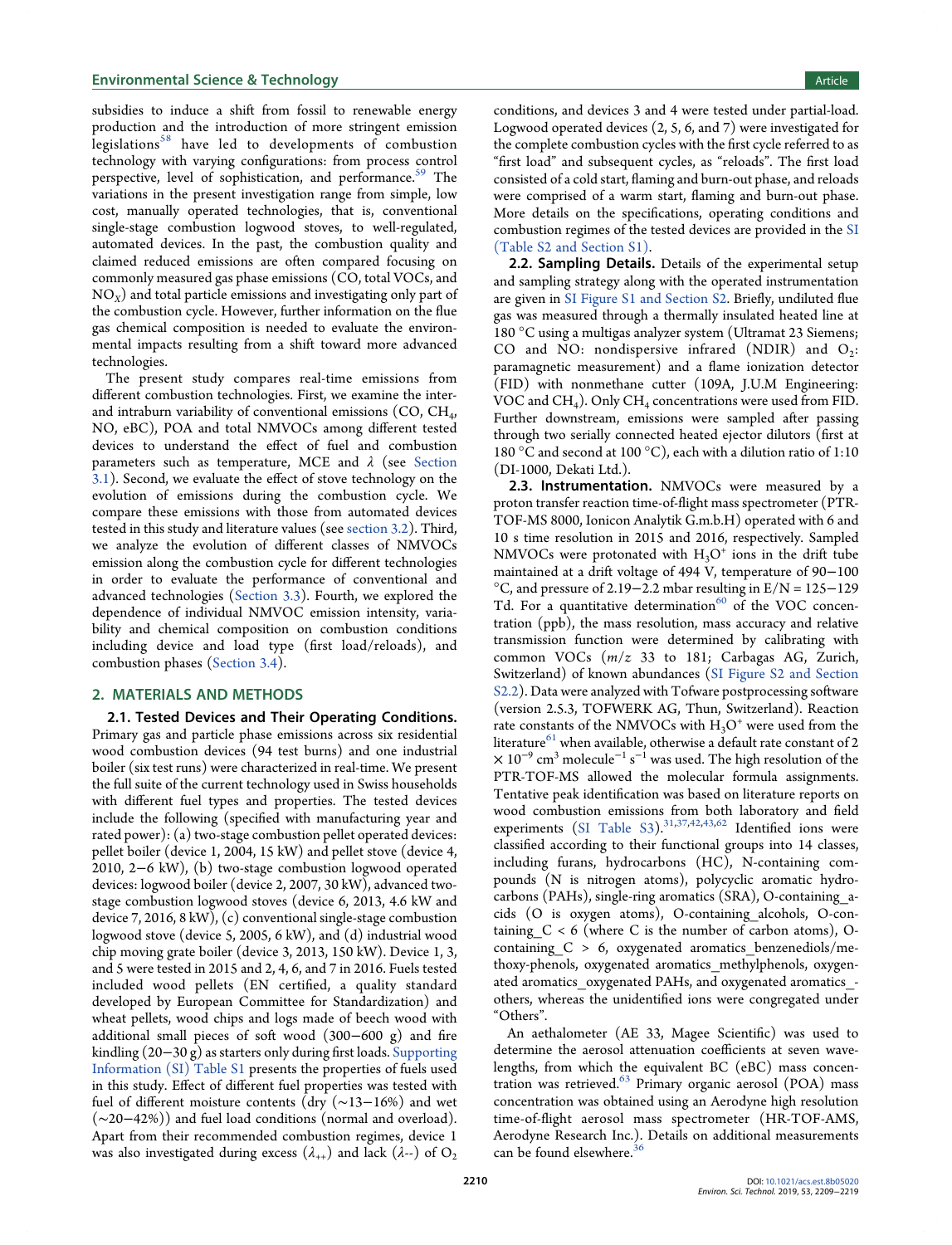

Figure 1. Combustion phase-specific gas phase (a: CO, b: CH4, c: POA and d: NMVOCs) EFs (g kg $^{-1}$  of wood) vs MCE for seven combustion devices and their operating conditions (partial-/full load and excess ( $\lambda_{++}$ ), lack ( $\lambda_{--}$ ), and optimum  $\lambda$  ( $\lambda_{opt}$ ) condition) represented by different colored markers. Marker size refers to the combustion chamber temperature ranging from 150 to 1150 °C. The dashed black line in panel b−d is the fitted CO EF from panel a. The particle phase measurements in device 3 (moving grate boiler) refer to measurements before the electrostatic precipitator.

**2.4. Data Analysis.** Primary emission factors (EFs, mg kg<sup>-1</sup> of wood given in SI Table S3) of conventional gases  $({\rm CO}_2, {\rm CO}_2$ and CH<sub>4</sub>), NMVOCs (PTR-MS) and particle phase species were calculated, following a carbon-mass-balance approach $^{64}$  as

described in eq 1.

$$
EF_x = \frac{\Delta x}{\Delta [C_{\text{CO}_2}] + \Delta [C_{\text{CO}}] + \Delta [C_{\text{CH}_4}] + \Delta [C_{\text{VOC}}] + \Delta [C_{\text{OC}}] + \Delta [C_{\text{eBC}}]} \times f_c
$$
\n(1)

Here,  $\Delta x$  is the background-corrected concentration of the species of interest, and  $\Delta$ [ $C_{\text{CO}_2}$ ],  $\Delta$ [ $C_{\text{CO}}$ ],  $\Delta$ [ $C_{\text{CH}_4}$ ],  $\Delta$ [ $C_{\text{VOC}}$ ],  $\Delta$ [ $C_{\text{OC}}$ ], and  $\Delta$ [ $C_{\text{eBC}}$ ] are the background-corrected carbon mass concentrations of carbon containing species in the flue gas. For the carbon fraction  $f_{\rm c}$  in the fuel a constant average value of the wood (0.46; SI Table S1) was assumed. Changes of  $f_c$  over the burning cycle are expected to be small compared to the variability of the pollutant emissions and difficult to determine for all devices. OC is derived by dividing OM by the OM:OC ratio obtained from the AMS measurements. For automatic device 4 and devices with full combustion cycles (2, 5, 6, and 7), modified combustion efficiency (MCE =  $[CO_2/(CO_2 +$ CO)])<sup>65</sup> is used to determine the combustion phases (start  $\approx$ <0.974, flaming and full/partial-load >0.974 and burn-out  $\leq$  0.974.<sup>36</sup> Accordingly, the combustion phase-specific "averaged" EFs" are separately calculated from the EFs of several test cycles of the start, flaming and burn-out phases. These "averaged EFs" of the species mentioned above along with the combustion conditions, MCE and air fuel equivalence ratio, are provided in SI Table S3. The air fuel equivalence ratio is represented as  $\lambda$  $[21[\%]/(21[\%]\text{-}O_2[\%])$ ] where  $21[\%]$  and  $[O_2[\%]$  are the ambient and flue gas  $O_2$  content, respectively.<sup>66</sup>

The cumulative emission factors (*Xi*) were examined only across batch-operated devices during different combustion cycles (see Sections 3.2 and 3.3). Here,  $X_i$  (g kg<sup>-1</sup> of wood) is defined as the integrated emissions of the species *i* during a time period *t* over the total mass of wood burned:

$$
X_{i} = \left(\frac{\int_{0}^{t} C_{i} \times Q dt}{\left(\int_{0}^{\infty} \text{CO}_{2} \times Q dt\right) \times \left(\frac{M_{c}}{M_{\text{CO}_{2}}}\right)}\right) \times f_{c}
$$
\n(2)

Here  $C_i$  and  $CO_2$  are the background-corrected mass concentrations  $(g m^{-3})$  of species *i* and CO<sub>2</sub>, respectively. *Q* is the flue gas flow rate  $(m^3 \text{ hr}^{-1})$ , and  $M_C$  and  $M_{CO_2}$  are the molecular weights of carbon and  $CO_2$ , respectively.  $CO_2$  is selected to serve as a tracer for fuel consumed as it comprises the major fraction (>95%) of the total emissions.

Finally, we applied an unsupervised agglomerative twodimensional hierarchical clustering analysis  $\widetilde{\mathrm{(2D\text{-}HCA}^{37,67-69})}}$ to the EFs of identified NMVOCs during different combustion phases to identify the main sources driving the chemical variation in the gas-phase. We have only considered devices 1, 2, 5, 6, and 7; devices 3 and 4 were excluded due to their extremely low EFs. More details on data preparation, clustering process,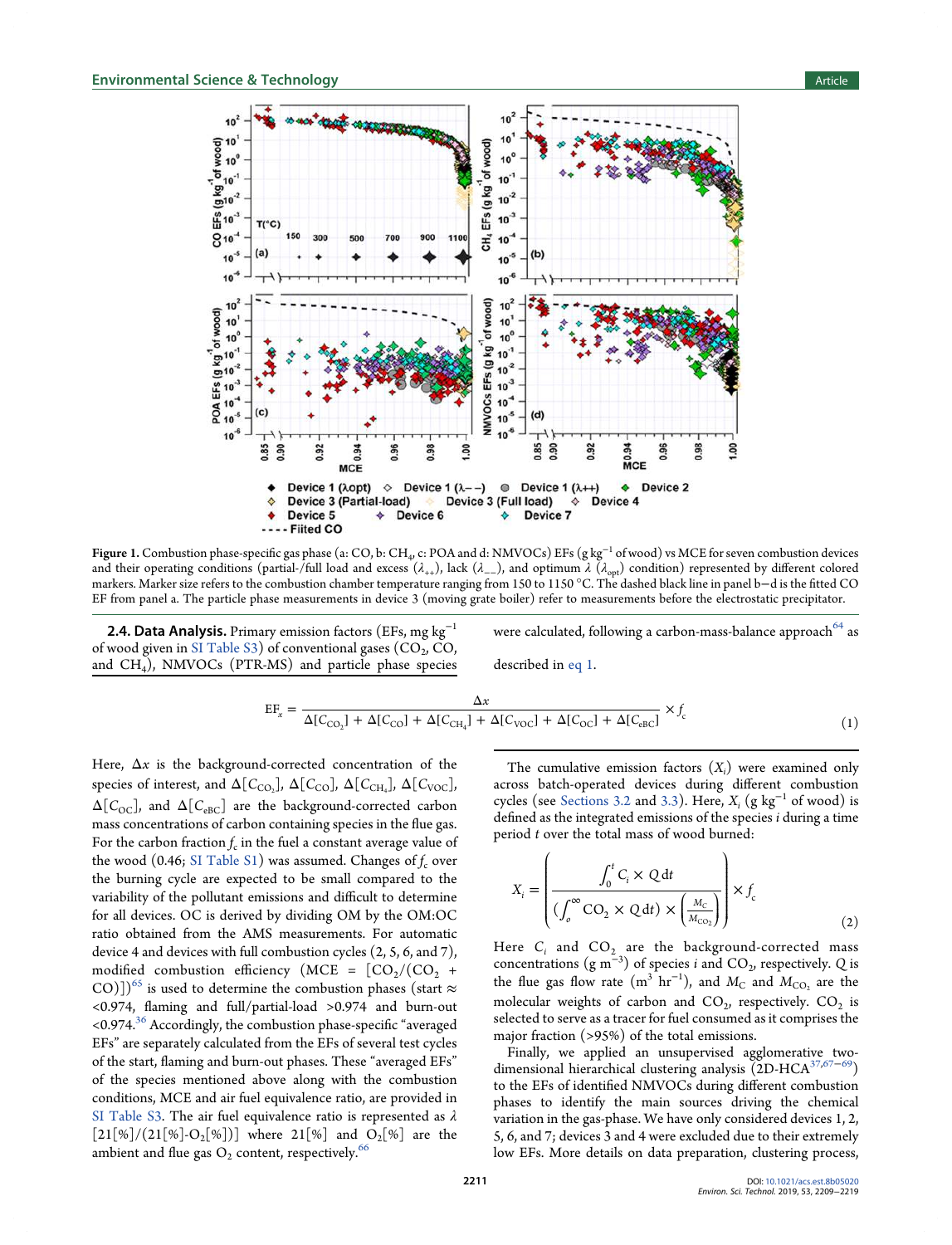

Figure 2. (a–d) Cumulative EFs of CO, CH<sub>4</sub>, NO, NMVOCs, and eBC in g kg<sup>−1</sup> of wood emitted per consumed carbon mass fraction (calculated using eq 2) for logwood batch-operated devices  $(2 (n = 1), 5 (n = 9), 6 (n = 7),$  and  $7 (n = 5)$ ) and corresponding  $\lambda$  values (right axis) color coded with MCE. The orange, yellow, and gray shaded areas represent start, flaming and burn-out phase, respectively. For device 2 and 7, cumulative EFs represent first load and for device 5 and 6, average of both first load and reload combustion cycles. (e) Combustion phase-specific EFs of the above-mentioned species (stacked) from two-stage combustion pellet boiler and pellet stove, and wood chip operated industrial boiler (data available in SI Table S3) and cumulative EFs of the same species from the complete cycle of batch logwood operated devices (similar to the end points from panels a−d). As each set of experiment has one first load and several reloads (4−6), the effect of first loads in averaged cumulative EFs is not dominant in device 5 and 6. The particle phase measurements in device 3 (moving grate boiler) refer to measurements before the electrostatic precipitator. Averaged EFs for CO,  $\rm NMVOCs$ , and  $\rm CH_4$  for residential heating and laboratory field fires from literature are also compared. Specific EFs for CO,  $\rm CH_4$ ,  $\rm NMVOCs,^{41}$  or NMHCs (nonmethane hydrocarbons),<sup>45</sup> POA or OC (organic carbon) and eBC from individual studies are provided in SI Figure S7.

statistical analysis and cluster validation are given in SI Section S3.

## 3. RESULTS AND DISCUSSION

3.1. Emissions of Gas and Particle Phase Species. The EFs of CO, CH<sub>4</sub>, NMVOCs, POA, and eBC varied within  $\sim$ 5 orders of magnitude depending on the combustion device, combustion phase and fuel type used. Figure 1(a−d) shows this variability as a function of the governing combustion parameters, that is, MCE and combustion chamber temperature. SI Figure S4 shows the same data against  $λ$ . The optimum  $λ$ , where the lowest CO emission occurred, varied significantly between devices (device 1: 1.6; device 2: 1.5; device 3: 2.0; device 4: 3.9; device 5: 4.6; device 6: 2.5; device 7: 2.5) (SI Figure S4). This indicates that  $\lambda$  does not only depend on the combustion conditions, but also on the device design (e.g., fuel feeding or airstaging system, combustion temperature and residence time of flue gas in the postcombustion chamber). The emissions of the gaseous species increased at lower and higher  $\lambda$  values, representative of nonideal combustion conditions. Similarly, combustion temperature depends strongly on the measurement location, which varied with different combustion chamber designs and the technical possibility of the insertion of a temperature probe. Consequently, decreasing EFs with increasing combustion chamber temperature in Figure 1 and SI Figure S4 are limited to intradevice comparison only. Comparing all devices, CO EFs were ∼10 times higher than those of  $CH_4$  at lower MCE (<0.95) and their difference decreased strongly for MCE > 0.95. CO emissions (Figure 1a) in

automated (device 1, 3 and 4) devices were ∼10 times higher than for NMVOCs (Figure 1d). But due to the large variability in NMVOCs EFs (1 order of magnitude) of batch-operated devices, the comparison is not straightforward. Still, a similar decreasing trend with MCE was observed for NMVOCs. Overall, 50–90% of the total carbon mass (excluding  $CO<sub>2</sub>$ ) was emitted as CO, whereas the rest consisted predominately of NMVOCs (<10% for automated and <40% for batch-operated devices). Overall, higher temperature and MCE resulted in a decrease of the CO, CH<sub>4</sub>, and NMVOCs EFs across all devices (Figure 1). In contrast, POA emissions did not show any correlation with MCE or  $\lambda$  (Figure 1 and SI Figure S4). Further, eBC was found less dependent on  $\lambda$  and the combustion chamber temperature compared to other gas phase carbonaceous species, while it also followed a decreasing trend with increasing MCE (SI Figure S4).

NO emissions (at temperature *T* < 1100 °C), which originate from organically bound nitrogen present in the fuel, $\frac{70}{9}$  generally scaled with  $CO_2$ . The NO and  $CO_2$  concentrations measured in our case are highly correlated, irrespective of the temperature, consistent with the NO formation from fuel degradation. Therefore, NO EFs were relatively stable irrespective of the technology and tidily clustered around  $1 \pm 0.3$  g kg<sup>-1</sup> of wood burnt, with a slight decreasing trend with  $\lambda$ . NO emissions increased by a factor ∼3−6 in device 4, when wheat pellets were used, potentially due to higher nitrogen content in the fuel (SI Table S1).

3.2. Effect of Stove Technology on Emission Evolution. To understand the effect of technology and combustion phase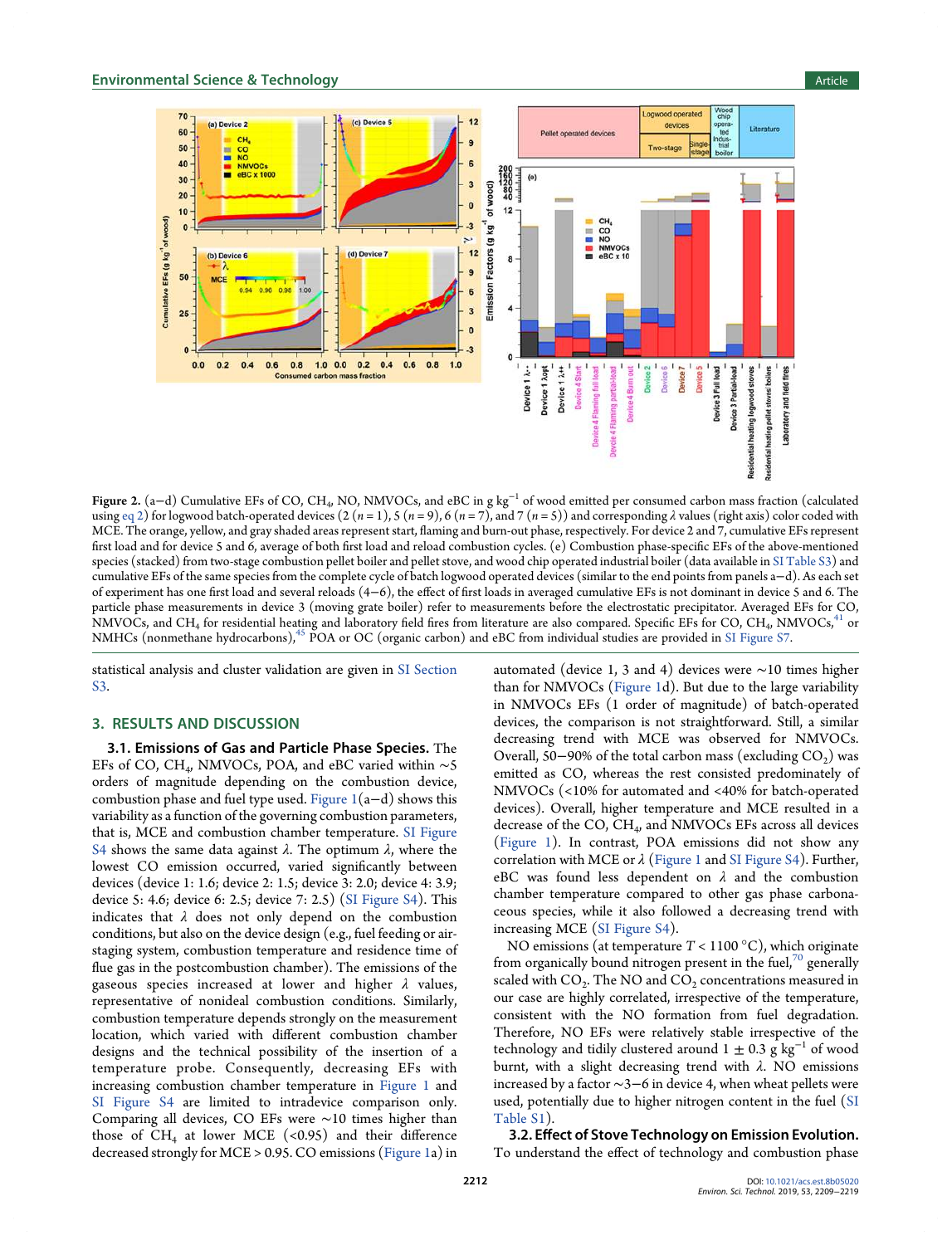on the emission intensity, we examine in Figure 2 (a-d), the emission evolution (eq 2) per carbon mass fraction consumed across different batch logwood operated technologies. For device 5 and 6, average cumulative EFs of both first load and reload combustion cycles are calculated. Since for these devices, each set of experiment has one first load and 4−6 reloads, the effect of high emissions during first loads due to lower combustion temperature on the averaged cumulative EFs is not dominant (SI Figure S5). In contrast, only a first load condition is shown for device 2 and 7, as no reloads are possible.

For devices 2, 5, and 6, high emissions occur during the start phase, followed by a moderate increase during the flaming phase and again a pronounced increase at burn-out. Compared to flaming phases, MCE was lower and  $\lambda$  higher during start and burn-out phase indicating nonideal combustion conditions. Apart from the MCE defined combustion phases, a similar trend was observed during the combustion phases represented by the carbon mass fraction consumed  $(C)$  (where,  $C < 0.2$ : start phase;  $0.2 < C < 0.8$ : flaming phase and  $C > 0.8$ : burn-out phase) (SI Figure S5 and Section S3.4). Overall, about 90% of the emissions were in the start phase in device 2 for  $\mathrm{CH}_4$ , eBC and NMVOCs, and 60−75% in device 5 and 6 for NMVOCs. This is most probably due to the insufficient flue gas temperature to ignite the volatiles released during combustion. Further, increased combustion rate and temperature resulted in lower emissions with distinct NMVOC chemical composition (discussed in Section 3.3) during the flaming phase. CO typically has a higher fractional contribution in the burn-out phase compared to NMVOCs and CH<sup>4</sup> possibly due to burning of char with incoming  $O_2^{\ 71}$  (SI Figure S5 and S6).

Device 7, equipped with a storage container, allows the wood logs to slide automatically on the grate with gravity. Consequently, it does not have typical reload conditions as in other logwood stoves; hence, the operation is semicontinuous. In our experiments, the amount of wood burnt in device 7 was >10 kg compared to ∼2−3 kg per load typically used in other devices. Therefore, the flaming conditions were extended arbitrarily (∼90−240 min in these experiments) compared to other stoves (∼20−60 min). This resulted into relatively constant emissions in all the combustion phases in device 7 (Figure 2d). The fractional contributions of all emissions in the starting phase of device 7 were comparable to the cold start of first loads in old conventional technology (device 5) and lower than the advanced technology (device 2 and 6) (SI Figure S5). Furthermore, emissions increased by a factor of 2 (NMVOCs) and  $3-3.5$  (CH<sub>4</sub> and CO) in the flaming phase of device 7 compared to its start phase (SI Figure S5). This was due to the discontinuities occurring while refueling with logs sliding from the log storage tank onto the existing bed of glowing embers.

The comparison between automated and batch-operated devices is not straightforward. Repeated combustion cycles (start, flaming and burn-out phase) in batch-operated devices and extended flaming phase conditions in the automated devices can lead to biased results. Thus, cumulative emissions for batchoperated devices and the averaged combustion-phase specific emissions for automated devices, each normalized to 1 kg of wood burnt are used for direct comparison (Figure 2e).

Normal/optimum operation conditions of the automated devices 1, 3, and 4 had ∼10−1000 times lower CH<sub>4</sub> and NMVOCs emissions compared to the total integrated EFs of the batch-operated devices due to automatic and controlled fuel feeding, and controlled combustion air supply. It should be noted that in the automated devices short start and burn out

phases (normally <5 min) have also higher emissions than extended optimum stable conditions, but they are usually still much lower than in the batch-operated devices (e.g., see device 4 in SI Figure S6).

Among batch-operated devices, the total cumulative emissions of device 7 were comparable to device 5 and 2−3 times higher than device 2 and 6 (Figure 2a−d). Specifically, CH<sup>4</sup> and NMVOCs emissions were ∼4−6 and ∼4−10 reduced in device 6, but up to ∼5 (dry reloads) and ∼10−15 (first loads) times higher POA and ∼2 times higher eBC was emitted compared to device 5. eBC and POA emissions from automated devices (device 1, 3, and 4) under optimal combustion conditions were lowest, even compared to relatively cleaner flaming phase of the batch-operated devices (2, 5, 6, and 7) (SI Table S3). Device 3 was the cleanest technology among all tested devices for all pollutants followed by device 1 and device 4 operated under optimum conditions.

Partial-load conditions and any deviations from the recommended conditions resulted in enhanced emissions (SI Figure S6). For example, introducing wheat pellets and partialload conditions in automated device 4 increased the emissions of CH<sup>4</sup> , CO (by a factor of 1.3 and 16), NO (by a factor of 6 and 1.3), NMVOCs (by a factor of 4.5 and 3.5) and POA (by a factor of 5 and 8). Similarly, enhanced emissions were observed for device 3 when operated in partial-load conditions. The maloperation of automated device 1 under lack of O<sub>2</sub> ( $\lambda$ <sub>−−</sub>) with  $\lambda$  of 1.34 ± 0.09 showed ∼17 times higher eBC emissions whereas excess O<sub>2</sub> ( $\lambda_{++}$ ) with  $\lambda$  of 3.07 ± 0.22 had ~100 times higher CO, NMVOCs and  $CH_4$  emissions compared to its optimum conditions (Figure 2e and SI Table S3). Furthermore, using wet wood logs in batch-operated devices also increased the emissions with highest intensity in device 2. This is due to a reduced temperature due to water evaporation and therefore incomplete combustion.72−<sup>74</sup> The emission factors have been observed to increase nonlinearly with fuel moisture.<sup>75</sup> The flaming phase in device 2 had enhanced emissions of  $CH_4$ , NMVOCs, CO, and eBC, compared to the undisturbed dry flaming phase (more than a factor of ∼100, 8, 15, and 6, respectively).  $\text{CH}_4$ , CO, and eBC emissions in semicontinuously operated device 7 increased only by a factor ∼2−3 during the flaming phase and NMVOCs by ∼6 times in the burn-out phase. Device 5 and 6, when operated with wet wood logs over a complete cycle, emitted doubled CO, and tripled CH<sub>4</sub>. Comparatively, NMVOCs were only increased in device 6 by a factor of 1.5 but not in device 5. In both devices, no significant changes in eBC using wet logs were observed (SI Figure S6). Further, overloading the combustion chamber of device 6 also enhanced all the emissions (SI Figure S6 and Table S3).

Lastly, we compare the average  $CO$ ,  $CH_4$ , POA or OC, NMVOCs, and eBC EFs literature values between residential heating (masonry heater $^{41}$  and conventional stoves; $^{17,37,43}$  MCE  $= 0.8 - 0.97$ ) and field fires<sup>13,14,27,64,76</sup> (MCE = 0.93–0.98) with this study to provide a perspective on their relative contributions. The laboratory studies have limitations in explaining the observed variability in the field emissions due to their inability to simulate driving parameters such as wind speed, fire spread area and varying moisture content.  $^{77}$  Despite of these limitations, they are advantageous in characterizing the full cycle of emissions more accurately using different fuel composition and combustion conditions by using extensive instrumentation.13,27 These previously reported EFs were comparable for residential heating and field fires, while their CO (90 g kg<sup>-1</sup> of wood) and  $\tilde{CH}_4$  (4–5 g kg<sup>-1</sup> of wood)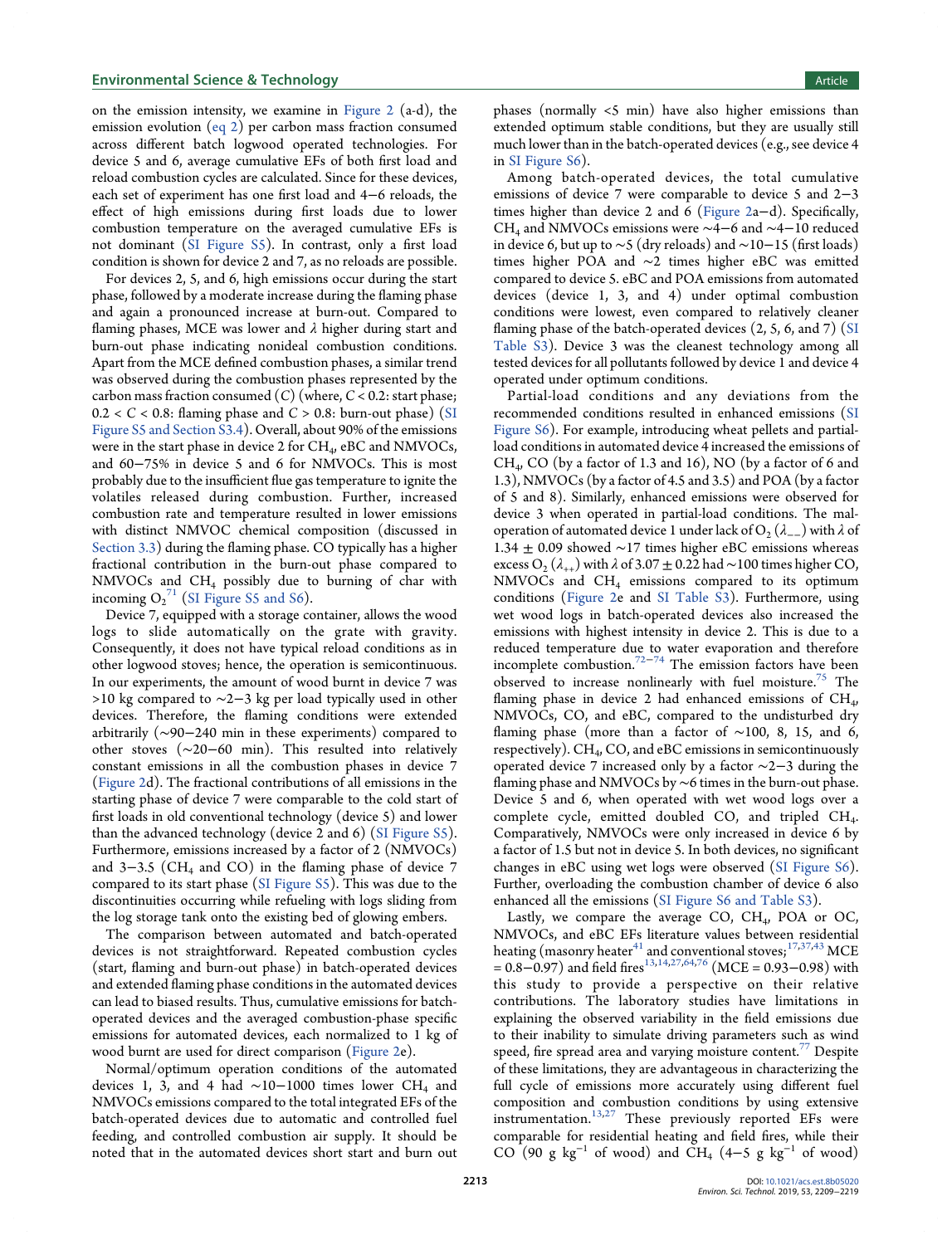

Figure 3. (a−d) Averaged cumulative EFs (g kg<sup>−1</sup> of wood) of representative NMVOC classes from batch-operated devices (2, 5, 6, and 7). The orange, yellow and gray shaded areas represent start, flaming and burn-out phase, respectively. EFs of the remaining classes are given in SI Figure S8. (e−h) Ratios of cumulative EFs (at 100% carbon mass consumed) of classified NMVOC species from different batch-operated devices (2, 5, 6, and 7) and averaged EFs from the flaming phase of automated devices (1, 3, and 4), where all data points are normalized to dry reload conditions of the conventional stove (device 5) to demonstrate the effect of the advanced technologies on NMVOC emissions. Filled markers represent dry first loads and reloads from batch-operated devices and optimum condition of device 1, whereas open markers represent wet first loads and reloads from batchoperated devices,  $\lambda_{++}$  condition of device 1 and partial-load conditions of device 3. Squared markers represent  $\lambda_{--}$  conditions of device 1. The solid black bar presents the averaged ratio for total cumulative NMVOCs.  $\mu \pm 1\sigma$  values (where,  $\mu$  is average and  $\sigma$  is standard deviation) of the ratios from only dry first loads and reloads are provided in SI Table S4 for reference.

emissions are 2−3 times higher compared to old stove technology device 5 of the current study (Figure 2e and SI Figure S7). The POA or OC emissions from laboratory and field fires are 1−3 orders of magnitude higher compared to the residential heating in past and the present study (SI Figure S7 and 1c). Further, comparing residential wood combustion emissions, the NMVOCs EFs for log wood stoves reported in the literature ( $\sim$ 13  $\pm$  13.5 g kg $^{-1}$  of wood) were lower compared to the ones (19  $\pm$  15 g kg $^{-1}$  of wood) tested in this study. This is due to consideration of only stable combustion phase emissions in those studies and possibly due to different combustion procedures, $41$  where a new batch of logs was injected after every half an hour. Literature values of eBC emissions from residential heating devices were higher compared to our study (up to  $\sim$ 3 orders of magnitude for batch-operated devices and 10 times for pellet operated devices).

3.3. NMVOCs Chemical Composition and Their Combustion Evolution. In this section, we discuss the emission intensity, variability and possible origin of dominating NMVOCs classes along with the exceptions, if any, with the evolution of combustion cycle of batch-operated devices (Figure 3(a−d) and SI Figure S8). Later, we evaluate the performance of conventional and advanced combustion technologies.

Highest emissions in logwood stoves were mainly from first loads and start phases of reloads, and were mainly composed of small oxygenated NMVOCs (small carbonyls and acids, and

furans), for example, acetaldehyde, formaldehyde, and acetic acid. Overall, O-containing\_acids (29−34%) and *C* <6(∼23− 29%) were the two most abundant classes contributing to the total signal of a combustion cycle followed by furans (8−11%) and alcohols (8−13%) (SI Table S5). Bruns et al. (2017) observed similar contributions of the main classes such as acids, furans and alcohols, but a 3× higher contribution from SRA, from a logwood stove. Similarly, McDonald et al. $37$  also reported a higher SRA contribution in addition to high alcohol contribution (∼30%) for hardwood combusted in a woodstove. Here, acetic acid was consistently the dominant carboxylic acid (60−95%) followed by formic acid (≤5%) in the Ocontaining\_acids class. About ∼99% of the alcohols were comprised of methanol, which originates from the lignin (methoxyl groups cleavage) and hemicellulose (methyl-uronic acid units) decomposition. $32,37,78$  Products of cellulose pyrolysis<sup>78</sup> like acetaldehyde, formaldehyde constitute the main fraction of the  $C < 6$  class ( $\leq 50\%$ ), while decomposition of cellulose followed by dehydration forms furans with 2 furaldehyde (furfural)/furan-2-carbaldehyde contributing up to ∼52%. The other less dominating NMVOCs classes such as Ocontaining\_*C* > 6, oxygenated aromatics\_benzenediols/methoxy-phenols and SRA increased with the evolution of combustion cycle and is in line with the observation of Sekimoto et al.,<sup>67</sup> where "high- (500-800 °C)" temperature pyrolysis (e.g., depolymerization, fragmentation, and aromatization) led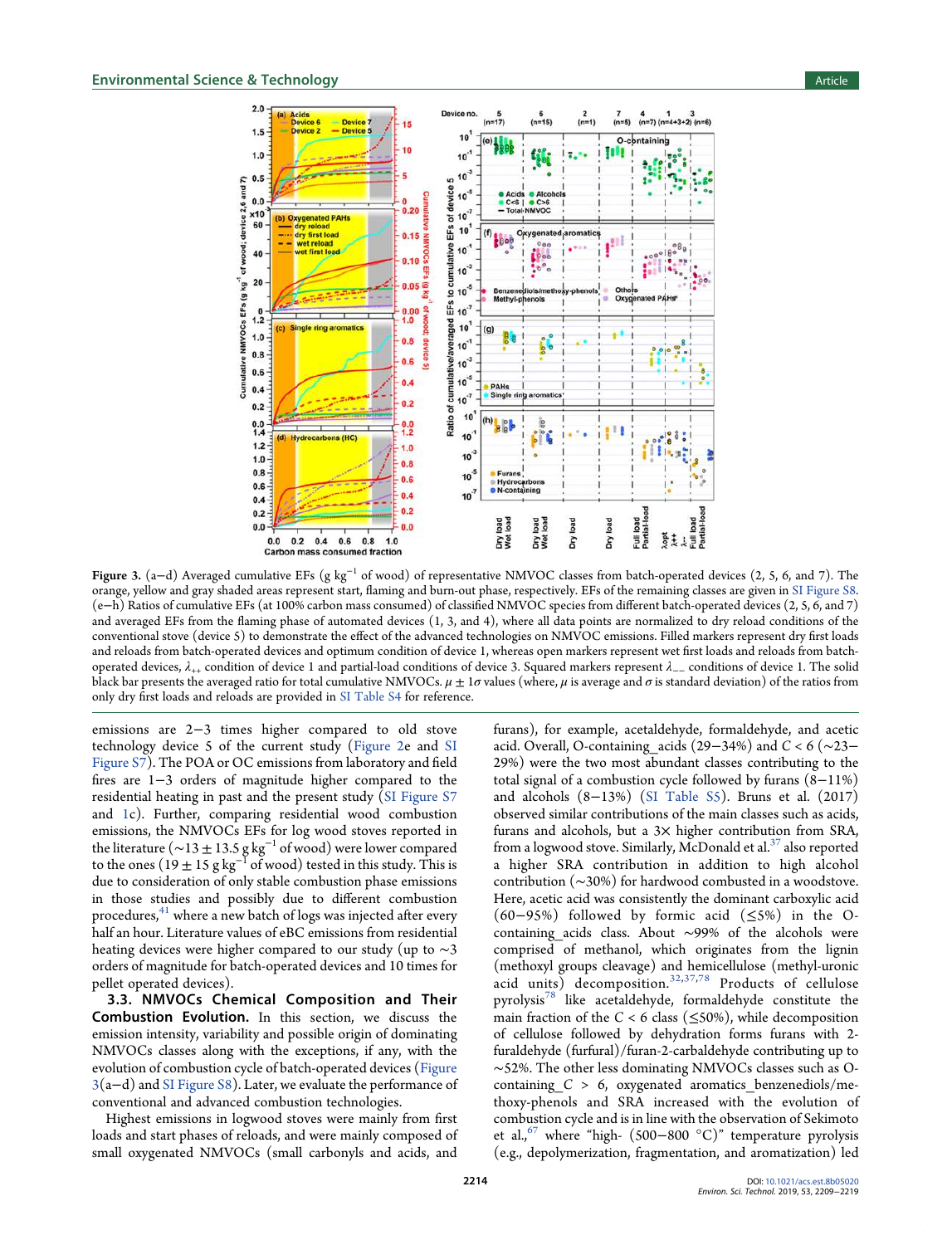to short and nonsubstituted aromatics and polycyclic aromatics (phenols, benzene, and PAHs) and "low-temperature (<500 °C)" reactions resulted in furans and benzenediols/methylphenols class emissions. However, the dominating classes such as acids and small carbonyls were emitted independent of the combustion temperature. Other classes like PAHs, and oxygenated aromatics\_methylphenols and oxygenated PAHs showed device-specific emission trends.

Similar to Figure 2, we show variability in the emissions of NMVOCs classes with the evolution of the combustion cycle in Figure 3(a−d) and SI Figure S8 for the batch-operated devices (2, 5, 6, and 7). As mentioned above, up to 90% of the NMVOCs emissions occurred in the start phase in device 2, 5, and 6. Dry and wet reload conditions in device 5 show the main emissions in the start phase for acids, alcohols, *C* < 6, SRA, HC, and furans, whereas the other classes further increase during the flaming and burn-out phases. It is noteworthy that the burn-out phase of first dry loads has higher emission of acids, furans, SRA and HC while wet loads have higher alcohols, *C* < 6 and oxygenated aromatics. In device 6, the main emission of all classes occurs in the start phase for first dry load as well as dry and wet reload. The only exception is the continuous emission of HC over all phases in first dry load. The evolution of emissions in device 7 is similar to device 5 but the plateau of acids, alcohols, *C* < 6, HC and furans is only reached after ∼35% of carbon mass consumed. Emissions of all other classes continue to increase. Some of these, for example, SRA and oxygenated aromatics, have a high SOA forming potential. Conclusively, the overall emissions are dominated by the start phase with high acids and *C* < 6, but first loads and wet wood leads to specifically different contributions and evolutions of the classes at any stage of the combustion cycle.

To evaluate the performance of the tested combustion devices, we compare the emission factors of the various NMVOCs classes of device 5 (representative of widely used conventional single-stage combustion technology) to different combustion conditions of all the other devices. Figure 3e−h (SI Table S4) shows the ratios of flaming phase specific EFs (for automated devices) or cumulative EFs (batch-operated devices) to the cumulative EF of device 5 under dry reload conditions. Similar to total NMVOCs, all classes have EFs that are lower by orders of magnitude for the automated devices. In the past, smaller differences in the emission levels of small carbonyls (i.e., acetaldehyde and formaldehyde) and even similar levels for other species (i.e, butanal, propanal, hexanal, methacrolein, etc.) were reported $42$  by comparing an automated combustion device (pellet boiler) and a masonry heater. Since the O-containing class contributes 60−80% to total NMVOCs, the ratio of acids, alcohols,  $C < 6$  and  $C > 6$  in all devices compared to device 5 scales roughly with the ratio of total NMVOCs (Figure 3e). The other classes were also reduced with different intensity and few exceptions. For example, in device 3, SRA, furans and hydrocarbons are by orders of magnitude more reduced than total NMVOCs and the O-containing class. On the other hand, emissions of SRA, PAHs and oxygenated PAHs in batchoperated device 7 are similar to those in device 5 while total NMVOCs is reduced by a factor of 2. This shows that devices with advanced technologies do not necessarily eliminate the problems arising from specific NMVOCs emissions. Despite a reduction of total NMVOCs, some critical compounds may not or only slightly be reduced keeping these devices still as a challenge for their use in the real world. Further, nonideal operation of device 1  $(\lambda_{++})$  increased the emissions of all

NMVOCs classes to levels comparable to device 6. The combustion of wet wood (open symbols) in reloads and first load conditions increased all NMVOCs classes in device 6 but decreased them in device 5 (by ∼50%; except for PAHs).

3.4. NMVOC Species Variability with Combustion Conditions. NMVOCs fingerprints and their individual combustion phase-specific emission intensities were highly variable. As the data does not follow the normal distribution, rank transformation is applied before ANOVA (analysis of variance) analysis. Only a minor fraction of this variability could be explained by categorizing the data according to the differences in technology (22%) or together with the combustion phase information (12%). In contrast to the total NMVOCs EFs (shown in Figure 1), the EFs of individual compounds were only weakly dependent on MCE,<sup>79</sup>  $\lambda$  or the combustion temperature. However, recently, Sekimoto et al. $67$ observed that combustion temperature is a better predictor of variability in open biomass burning NMVOCs emission profiles compared to MCE defined combustion phases. Our observations indicate that several parameters may concomitantly drive the overall variability observed in the NMVOCs chemical composition, and consequently, in this section we examine these parameters.

Using 2D-HCA clustering analysis, the NMVOCs emissions could be classified into three major groups according to their composition (Figure 4b and c) and emission intensity (Figure 4a; also see SI Figure S9a for 2D-HCA analysis and SI Table S6 for more explanation). Decision tree classification algorithms further assisted in separation into groups and subgroups constituted on the basis of (1) combustion parameters, including device and load type (first load/reload), combustion phase, and conventional gas phase emissions (e.g., CO and  $CH<sub>4</sub>$ ) and (2) main NMVOCs emitted.

Group I exhibited high combustion phase-specific emissions of CH<sub>4</sub> (~1 g kg<sup>-1</sup> of wood) and total NMVOCs (~3 g kg<sup>-1</sup> of wood) (Figure 4a and SI Figure S10b). Emissions were characterized by the relatively higher contribution of small oxygenated molecules, with acetic acid, propen-2-al, methyl vinyl ketone, acetaldehyde, methanol and formaldehyde as major species (Figure 4c). In contrast, Group II had low  $CH<sub>4</sub>$ (0.10 g kg<sup>-1</sup> of wood) and total NMVOCs (~0.3 g kg<sup>-1</sup> of wood) emissions. Group III featured similar levels of  $CH<sub>4</sub>$  and NMVOCs as Group I but the NMVOCs emission profiles were significantly different. Emissions in Group III were characterized by the high abundance of HC (∼24%, compared to Group II [8.5%] and Group I [5%]) and higher molecular weight aliphatic oxygenated molecules (∼7% compared to Groups I and II [<2%]) together with N-containing compounds (Figure 4b and 4c). Clustering enabled classifying very similar emission profiles  $(R > 0.6$  in each class, SI Figure S9c) into two distinct groups, Group I and III, while emission profiles classified in Group II were more variable (*R* ∼ 0.4, SI Figure S9c). Such grouping was not possible when the effects of single combustion parameters on the emissions were examined.

Emissions from first loads and start phases of reloads were strictly classified in Group I (Figure 4d, SI Table S6) and characterized by high emissions of oxygenated NMVOCs (small aldehydes and acids, furans, and oxygenated aromatics). The significantly lower emissions from the burn-out phases were classified into Group II, with few exceptions of device 5 (conventional technology; Figure 4a and d). Flaming phase emissions from all devices were distributed among both groups (I and II), depending on the combustion conditions. High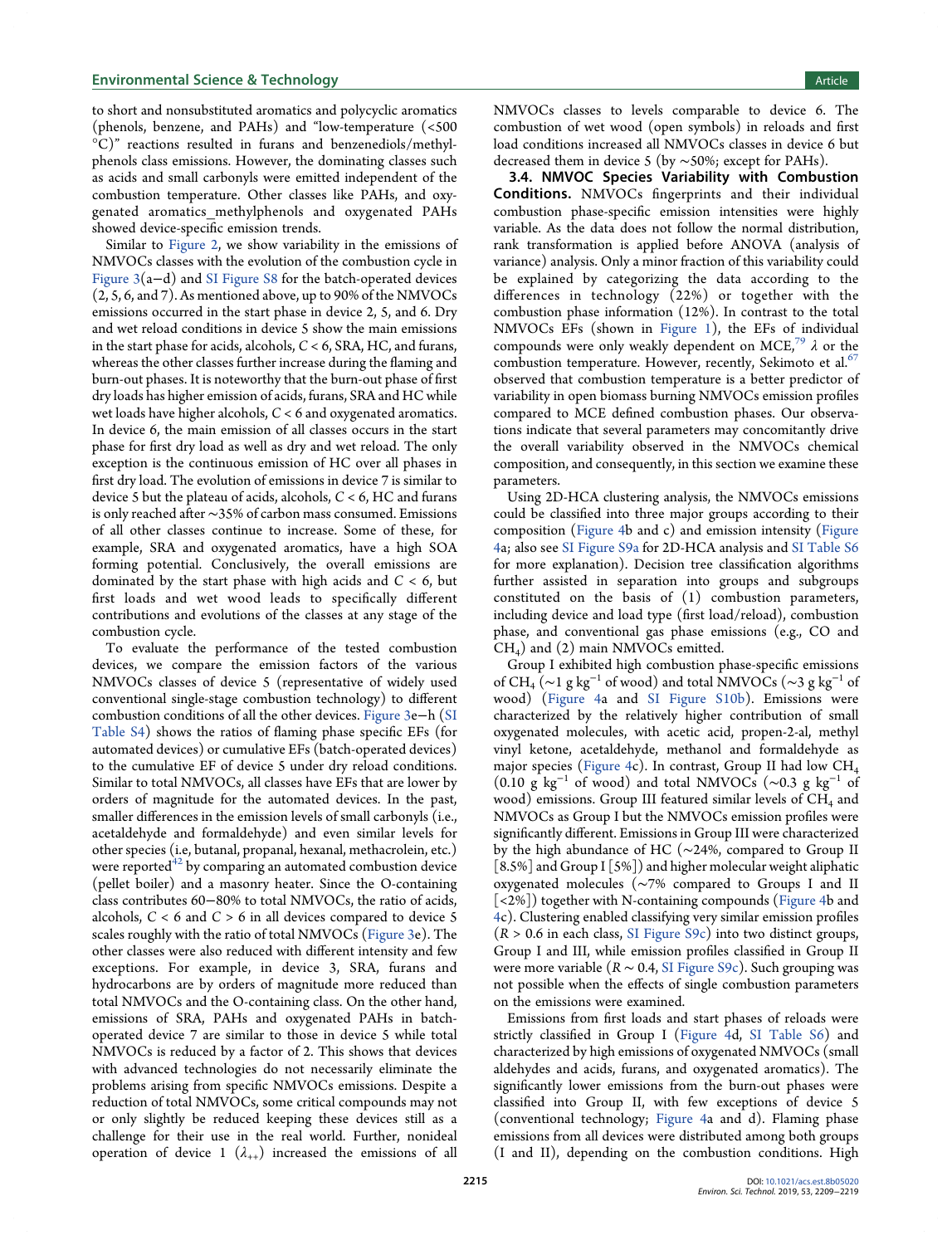

Figure 4. (a) Total EFs corresponding to a single combustion phase/ altered condition event from an individual device (*x*-axis), (b and c) fractional contribution of each NMVOCs class, and (d) cumulative number of samples/events over each device and combustion phase among different groups and further distinguished subgroups. The yellow, orange and green shaded areas represent Group I, Group II, and Group III, respectively.

emissions of oxygenated NMVOCs were observed during the flaming phases, when wet wood was used and when combustion temperature was lower. Emission profiles in Group III were characteristic of advanced wood stoves equipped with two-stage combustion technologies, especially emissions from device 7, revealing a clear dependence of the emission profiles on the technology used (Figure 4d). Further, Group I could also be further broken down into three different subgroups according to the technology. The start phases in the conventional (device 5) and the advanced wood stove (device 6) together with the logwood operated boiler (device 2) were classified into class Ia and Ib, respectively, because of their significantly higher benzenediols/methoxy-phenols emissions in the former (SI Figure S8). Emission profiles of the pellet boiler (device 1) were classified in the subgroup Ic and IIb, and were clearly

distinguished from those of wood stoves (Ia and Ib) by the lack of a large number of hydrocarbon species, including alkenes/alkynes, PAHs  $(C_n > 11)$  and SRA  $(C_n > 8)$  as well as oxygenated aromatics  $(C_n > 7 \text{ or } 8)$ . When this device was operated under excess of  $O_2$  conditions  $(\lambda_{++})$ , significant emissions of oxygenated NMVOCs were generated, resulting in the classification of these emissions into subgroup Ic (Figure 4). When this device was operated under optimal or fuel-rich combustion conditions ( $\lambda_{opt}$  and  $\lambda_{--}$ , respectively), emission profiles were distinctively classified into subgroup IIb due to lower emissions. The other lower emission profiles in Group II (IIa) from other devices (2, 5, and 6) are related to optimal flaming and burn-out conditions.

The clustering revealed the unperceived differences between the emission fingerprints and could help relating these fingerprints to the combustion conditions classified into three groups with high and low  $CH<sub>4</sub>$  and total NMVOCs emissions (SI Figure S9b). This suggests that  $CH_4$  can be used as an indicator for near-complete and in-complete combustion emissions, where at high CH<sub>4</sub> levels the chemical composition of the emissions may significantly differ. Under those conditions, we need detailed chemical composition to predict the burden, the fate and the impacts of the emissions on the atmosphere.

# ■ ASSOCIATED CONTENT

#### **S** Supporting Information

The Supporting Information is available free of charge on the ACS Publications website at DOI: 10.1021/acs.est.8b05020.

> Details on wood combustion devices, sampling procedure and instrumentation, data analysis, fuel properties, specifications of combustion devices, cluster analysis, cumulative NMVOC EFs, fractional contribution of classified NMVOCs to the total NMVOC EFs, schematic of instrumental setup, transmission function of PTR-TOF-MS, inconsistency coefficient in 2D-HCA, combustion phase-specific EFs of gas and particle phase species, evolution of EFs along the combustion cycle, comparison of averaged EFs among different technologies and operating conditions, comparison with literature studies, comparison of evolution of NMVCOs among different technologies, 2D-HCA dendrogram and EFs among different groups (PDF)

> Averaged EFs (conventional gas phase species and NMVOCs) (XLSX)

## ■ AUTHOR INFORMATION

## Corresponding Authors

\*(D.B.) E-mail: deepika.bhattu@psi.ch.

\*(J.D.) E-mail: josef.dommen@psi.ch.

#### ORCID<sup>®</sup>

Deepika Bhattu: 0000-0003-3597-190X

Peter Zotter: 0000-0002-9274-9662

André Stephan Henry Prévôt: 0000-0002-9243-8194

Imad El Haddad: 0000-0002-2461-7238

Josef Dommen: 0000-0002-0006-0009

#### Present Address

∥ (J.Z.) Graduate School of Global Environmental Studies, Kyoto University, Kyoto, 606−8501, Japan.

#### Notes

The authors declare no competing financial interest.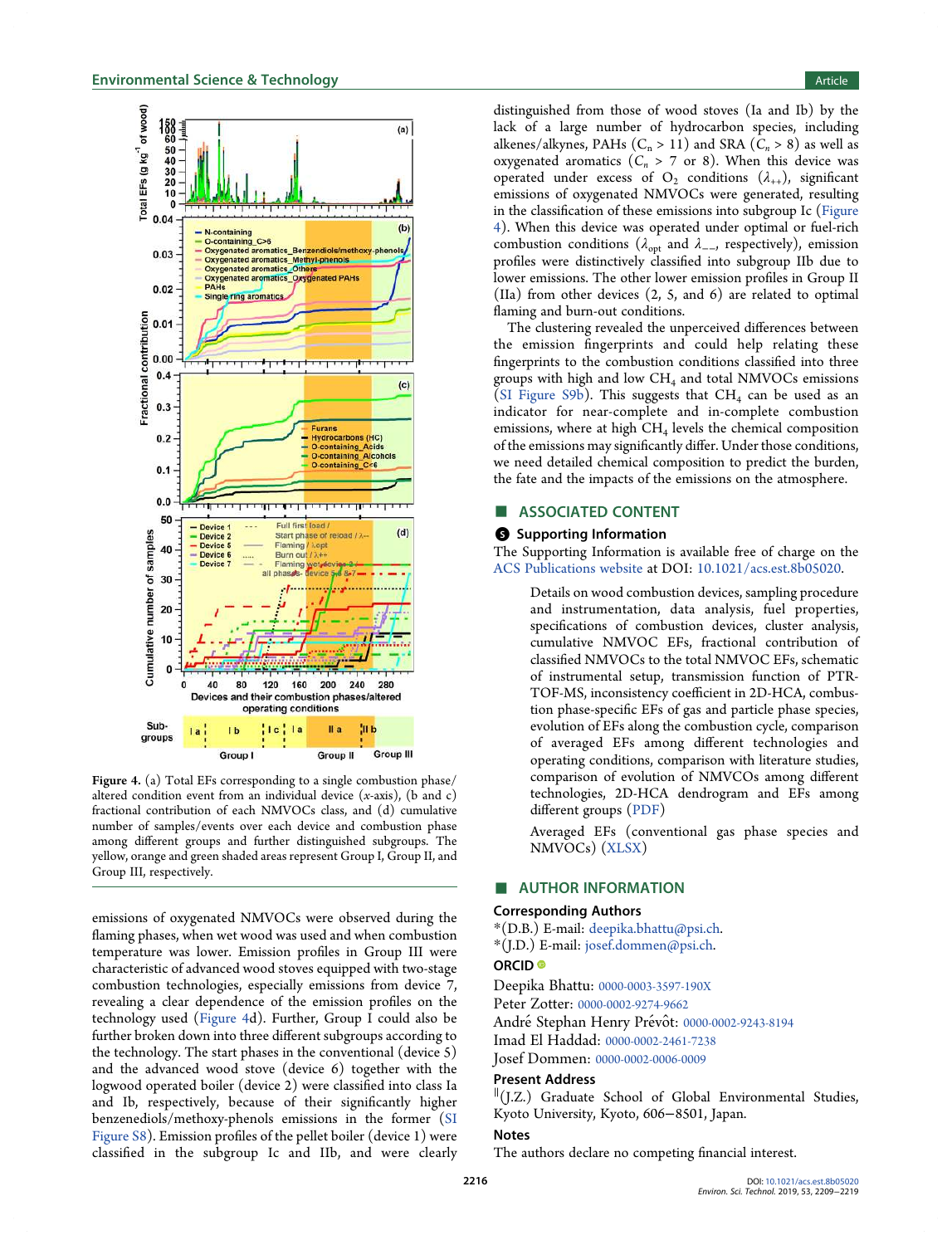#### ■ ACKNOWLEDGMENTS

This study was financially supported by Swiss National Science Foundation (NRP 70 "Energy Turnaround"), the European Union's Horizon 2020 research and innovation programme through the EUROCHAMP-2020 Infrastructure Activity under grant agreement no. 730997, and the Swiss Competence Centre for Energy Research SCCER BIOSWEET of the Swiss Innovation Agency Innosuisse.

#### ■ REFERENCES

(1) https://www.eia.gov/outlooks/ieo/exec\_summ.php (accessed September 14, 2017).

(2) Johansson, L. S.; Leckner, B.; Gustavsson, L.; Cooper, D.; Tullin, C.; Potter, A. Emission characteristics of modern and old-type residential boilers fired with wood logs and wood pellets. *Atmos. Environ.* 2004, *38* (25), 4183−4195.

(3) Glasius, M.; Ketzel, M.; Wahlin, P.; Jensen, B.; Mønster, J.; ̊ Berkowicz, R.; Palmgren, F. Impact of wood combustion on particle levels in a residential area in Denmark. *Atmos. Environ.* 2006, *40* (37), 7115−7124.

(4) Szidat, S.; Prévôt, A. S. H.; Sandradewi, J.; Alfarra, M. R.; Synal, H.-A.; Wacker, L.; Baltensperger, U. Dominant impact of residential wood burning on particulate matter in Alpine valleys during winter. *Geophys. Res. Lett.* 2007, *34* (5), 1−6.

(5) Bond, T. C.; Doherty, S. J.; Fahey, D. W.; Forster, P. M.; Berntsen, T.; DeAngelo, B. J.; Flanner, M. G.; Ghan, S.; Kärcher, B.; Koch, D.; Kinne, S.; Kondo, Y.; Quinn, P. K.; Sarofim, M. C.; Schultz, M. G.; Schulz, M.; Venkataraman, C.; Zhang, H.; Zhang, S.; Bellouin, N.; Guttikunda, S. K.; Hopke, P. K.; Jacobson, M. Z.; Kaiser, J. W.; Klimont, Z.; Lohmann, U.; Schwarz, J. P.; Shindell, D.; Storelvmo, T.; Warren, S. G.; Zender, C. S. Bounding the role of black carbon in the climate system: A scientific assessment. *J. Geophys. Res. Atmospheres* 2013, *118* (11), 5380−5552.

(6) Hodnebrog, Ø.; Myhre, G.; Samset, B. H. How shorter black carbon lifetime alters its climate effect. *Nat. Commun.* 2014, *5*, 1−7.

(7) Leonard, S. S.; Wang, S.; Shi, X.; Jordan, B. S.; Castranova, V.; Dubick, M. A. Wood smoke particles generate free radicals and cause lipid peroxidation, DNA damage, NFKB activation and TNF- $\alpha$  release in macrophages. *Toxicology* 2000, *150* (1), 147−157.

(8) Leonard, S. S.; Castranova, V.; Chen, B. T.; Schwegler-Berry, D.; Hoover, M.; Piacitelli, C.; Gaughan, D. M. Particle size-dependent radical generation from wildland fire smoke. *Toxicology* 2007, *236* (1), 103−113.

(9) Kocbach, A.; Namork, E.; Schwarze, P. E. Pro-inflammatory potential of wood smoke and traffic-derived particles in a monocytic cell line. *Toxicology* 2008, *247* (2), 123−132.

(10) Danielsen, P. H.; Loft, S.; Kocbach, A.; Schwarze, P. E.; Møller, P. Oxidative damage to DNA and repair induced by Norwegian wood smoke particles in human A549 and THP-1 cell lines. *Mutat. Res., Genet. Toxicol. Environ. Mutagen.* 2009, *674* (1−2), 116−122.

(11) Miljevic, B.; Heringa, M. F.; Keller, A.; Meyer, N. K.; Good, J.; Lauber, A.; DeCarlo, P. F.; Fairfull-Smith, K. E.; Nussbaumer, T.; Burtscher, H.; Prevot, A. S. H.; Baltensperger, U.; Bottle, S. E.; Ristovski, Z. D. Oxidative potential of logwood and pellet burning particles assessed by a novel profluorescent nitroxide probe. *Environ. Sci. Technol.* 2010, *44* (17), 6601−6607.

(12) Guenther, A. B.; Jiang, X.; Heald, C. L.; Sakulyanontvittaya, T.; Duhl, T.; Emmons, L. K.; Wang, X. The Model of Emissions of Gases and Aerosols from Nature version 2.1 (MEGAN2.1): an extended and updated framework for modeling biogenic emissions. *Geosci. Model Dev.* 2012, *5* (6), 1471−1492.

(13) Yokelson, R. J.; Burling, I. R.; Gilman, J. B.; Warneke, C.; Stockwell, C. E.; de Gouw, J.; Akagi, S. K.; Urbanski, S. P.; Veres, P.; Roberts, J. M.; Kuster, W. C.; Reardon, J.; Griffith, D. W. T.; Johnson, T. J.; Hosseini, S.; Miller, J. W.; Cocker Iii, D. R.; Jung, H.; Weise, D. R. Coupling field and laboratory measurements to estimate the emission factors of identified and unidentified trace gases for prescribed fires. *Atmos. Chem. Phys.* 2013, *13* (1), 89−116.

(14) Christian, T. J.; Kleiss, B.; Yokelson, R. J.; Holzinger, R.; Crutzen, P. J.; Hao, W. M.; Saharjo, B. H.; Ward, D. E. Comprehensive laboratory measurements of biomass-burning emissions: 1. Emissions from Indonesian, African, and other fuels. *J. Geophys. Res.* 2003, *108* (D23), 1−13.

(15) Warneke, C.; Roberts, J. M.; Veres, P.; Gilman, J.; Kuster, W. C.; Burling, I.; Yokelson, R.; de Gouw, J. A. VOC identification and intercomparison from laboratory biomass burning using PTR-MS and PIT-MS. *Int. J. Mass Spectrom.* 2011, *303* (1), 6−14.

(16) Hatch, L. E.; Luo, W.; Pankow, J. F.; Yokelson, R. J.; Stockwell, C. E.; Barsanti, K. C. Identification and quantification of gaseous organic compounds emitted from biomass burning using two-dimensional gas chromatography−time-of-flight mass spectrometry. *Atmos. Chem. Phys.* 2015, *15* (4), 1865−1899.

(17) Bruns, E. A.; Krapf, M.; Orasche, J.; Huang, Y.; Zimmermann, R.; Drinovec, L.; Močnik, G.; El-Haddad, I.; Slowik, J. G.; Dommen, J.; Baltensperger, U.; Prévôt, A. S. H. Characterization of primary and secondary wood combustion products generated under different burner loads. *Atmos. Chem. Phys.* 2015, *15* (5), 2825−2841.

(18) Jathar, S. H.; Gordon, T. D.; Hennigan, C. J.; Pye, H. O. T.; Pouliot, G.; Adams, P. J.; Donahue, N. M.; Robinson, A. L. Unspeciated organic emissions from combustion sources and their influence on the secondary organic aerosol budget in the United States. *Proc. Natl. Acad. Sci. U. S. A.* 2014, *111* (29), 10473−10478.

(19) Grieshop, A. P.; Donahue, N. M.; Robinson, A. L. Laboratory investigation of photochemical oxidation of organic aerosol from wood fires 2: analysis of aerosol mass spectrometer data. *Atmos. Chem. Phys.* 2009, *9* (6), 2227−2240.

(20) Tkacik, D. S.; Robinson, E. S.; Ahern, A.; Saleh, R.; Stockwell, C.; Veres, P.; Simpson, I. J.; Meinardi, S.; Blake, D. R.; Yokelson, R. J.; Presto, A. A.; Sullivan, R. C.; Donahue, N. M.; Robinson, A. L. A dualchamber method for quantifying the effects of atmospheric perturbations on secondary organic aerosol formation from biomass burning emissions. *J. Geophys. Res. Atmospheres* 2017, *122* (11), 6043− 6058.

(21) Crutzen, P. J.; Andreae, M. O. Biomass Burning in the Tropics: Impact on Atmospheric Chemistry and Biogeochemical Cycles. *Science* 1990, *250* (4988), 1669−1678.

(22) Trentmann, J.; Yokelson, R. J.; Hobbs, P. V.; Winterrath, T.; Christian, T. J.; Andreae, M. O.; Mason, S. A. An analysis of the chemical processes in the smoke plume from a savanna fire. *J. Geophys. Res.* 2005, *110* (D12), 1−20.

(23) Alvarado, M. J.; Prinn, R. G. Formation of ozone and growth of aerosols in young smoke plumes from biomass burning: 1. Lagrangian parcel studies. *J. Geophys. Res.* 2009, *114* (D9), 1−19.

(24) Yokelson, R. J.; Crounse, J. D.; DeCarlo, P. F.; Karl, T.; Urbanski, S.; Atlas, E.; Campos, T.; Shinozuka, Y.; Kapustin, V.; Clarke, A. D.; Weinheimer, A.; Knapp, D. J.; Montzka, D. D.; Holloway, J.; Weibring, P.; Flocke, F.; Zheng, W.; Toohey, D.; Wennberg, P. O.; Wiedinmyer, C.; Mauldin, L.; Fried, A.; Richter, D.; Walega, J.; Jimenez, J. L.; Adachi, K.; Buseck, P. R.; Hall, S. R.; Shetter, R. Emissions from biomass burning in the Yucatan. *Atmos. Chem. Phys.* 2009, *9* (15), 5785−5812.

(25) Vakkari, V.; Kerminen, V.-M.; Beukes, J. P.; Tiitta, P.; van Zyl, P. G.; Josipovic, M.; Venter, A. D.; Jaars, K.; Worsnop, D. R.; Kulmala, M.; Laakso, L. Rapid changes in biomass burning aerosols by atmospheric oxidation. *Geophys. Res. Lett.* 2014, *41* (7), 2644−2651.

(26) Yokelson, R. J.; Griffith, D. W. T.; Ward, D. E. Open-path Fourier transform infrared studies of large-scale laboratory biomass fires. *J. Geophys. Res. Atmospheres* 1996, *101* (D15), 21067−21080.

(27) Burling, I. R.; Yokelson, R. J.; Griffith, D. W. T.; Johnson, T. J.; Veres, P.; Roberts, J. M.; Warneke, C.; Urbanski, S. P.; Reardon, J.; Weise, D. R.; Hao, W. M.; de Gouw, J. Laboratory measurements of trace gas emissions from biomass burning of fuel types from the southeastern and southwestern United States. *Atmos. Chem. Phys.* 2010, *10* (22), 11115−11130.

(28) Veres, P.; Roberts, J. M.; Burling, I. R.; Warneke, C.; de Gouw, J.; Yokelson, R. J. Measurements of gas-phase inorganic and organic acids from biomass fires by negative-ion proton-transfer chemical-ionization mass spectrometry. *J. Geophys. Res.* 2010, *115* (D23), 1−15.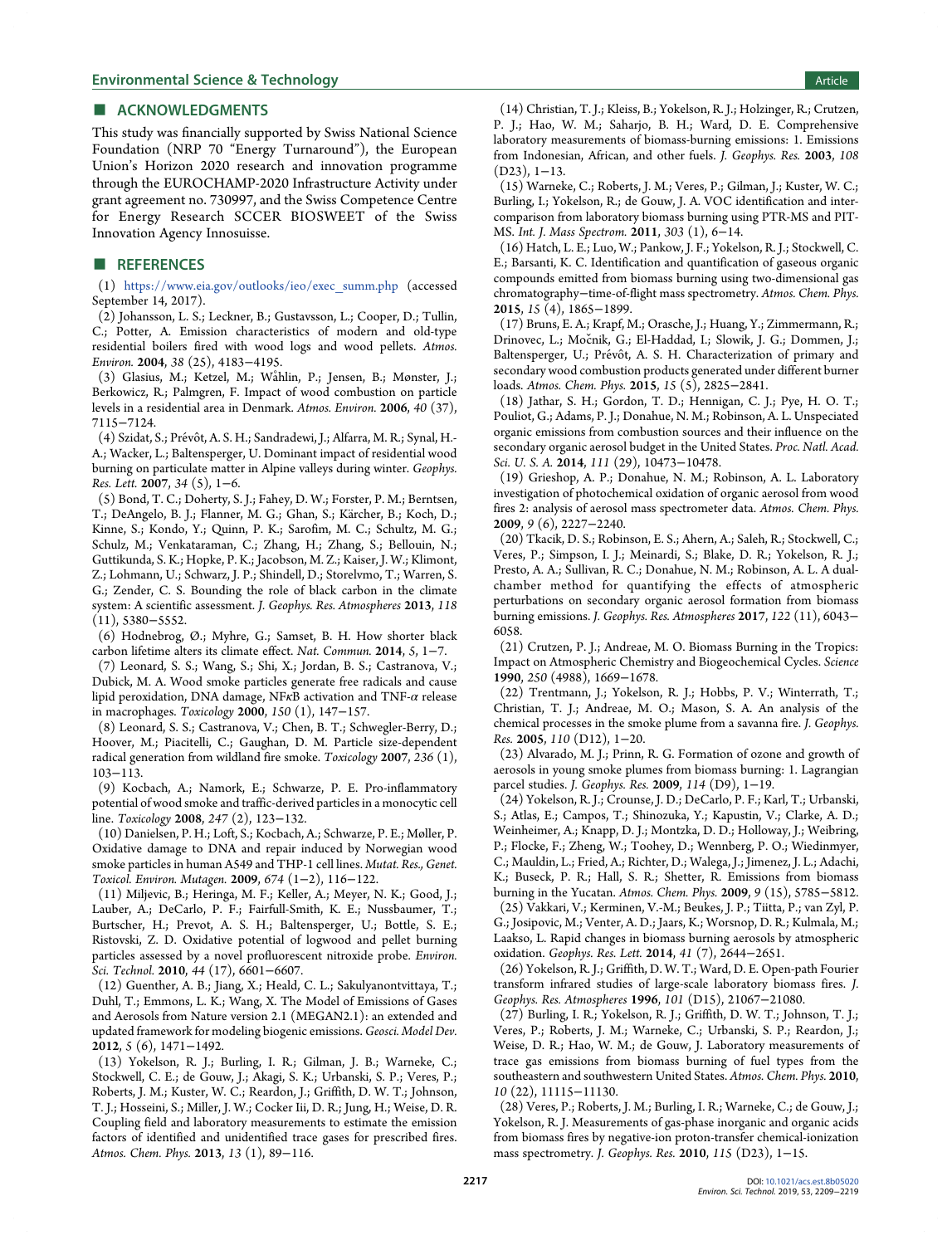#### **Environmental Science & Technology Article** Article 30 and 30 and 30 and 30 and 30 and 30 and 30 and 30 and 30 and 30 and 30 and 30 and 30 and 30 and 30 and 30 and 30 and 30 and 30 and 30 and 30 and 30 and 30 and 30 and 3

(29) Brilli, F.; Gioli, B.; Ciccioli, P.; Zona, D.; Loreto, F.; Janssens, I. A.; Ceulemans, R. Proton Transfer Reaction Time-of-Flight Mass Spectrometric (PTR-TOF-MS) determination of volatile organic compounds (VOCs) emitted from a biomass fire developed under stable nocturnal conditions. *Atmos. Environ.* 2014, *97* (Supplement C), 54−67.

(30) Gilman, J. B.; Lerner, B. M.; Kuster, W. C.; Goldan, P. D.; Warneke, C.; Veres, P. R.; Roberts, J. M.; de Gouw, J. A.; Burling, I. R.; Yokelson, R. J. Biomass burning emissions and potential air quality impacts of volatile organic compounds and other trace gases from fuels common in the US. *Atmos. Chem. Phys.* 2015, *15* (24), 13915−13938.

(31) Stockwell, C. E.; Veres, P. R.; Williams, J.; Yokelson, R. J. Characterization of biomass burning emissions from cooking fires, peat, crop residue, and other fuels with high-resolution proton-transferreaction time-of-flight mass spectrometry. *Atmos. Chem. Phys.* 2015, *15* (2), 845−865.

(32) McKenzie, L. M.; Hao, W. M.; Richards, G. N.; Ward, D. E. Measurement and Modeling of Air Toxins from Smoldering Combustion of Biomass. *Environ. Sci. Technol.* 1995, *29* (8), 2047− 2054.

(33) Hennigan, C. J.; Miracolo, M. A.; Engelhart, G. J.; May, A. A.; Presto, A. A.; Lee, T.; Sullivan, A. P.; McMeeking, G. R.; Coe, H.; Wold, C. E.; Hao, W. M.; Gilman, J. B.; Kuster, W. C.; de Gouw, J.; Schichtel, B. A.; Collett, J. L., Jr; Kreidenweis, S. M.; Robinson, A. L. Chemical and physical transformations of organic aerosol from the photo-oxidation of open biomass burning emissions in an environmental chamber. *Atmos. Chem. Phys.* 2011, *11* (15), 7669−7686.

(34) Ortega, A. M.; Day, D. A.; Cubison, M. J.; Brune, W. H.; Bon, D.; de Gouw, J. A.; Jimenez, J. L. Secondary organic aerosol formation and primary organic aerosol oxidation from biomass-burning smoke in a flow reactor during FLAME-3. *Atmos. Chem. Phys.* 2013, *13* (22), 11551−11571.

(35) Cubison, M. J.; Ortega, A. M.; Hayes, P. L.; Farmer, D. K.; Day, D.; Lechner, M. J.; Brune, W. H.; Apel, E.; Diskin, G. S.; Fisher, J. A.; Fuelberg, H. E.; Hecobian, A.; Knapp, D. J.; Mikoviny, T.; Riemer, D.; Sachse, G. W.; Sessions, W.; Weber, R. J.; Weinheimer, A. J.; Wisthaler, A.; Jimenez, J. L. Effects of aging on organic aerosol from open biomass burning smoke in aircraft and laboratory studies. *Atmos. Chem. Phys.* 2011, *11* (23), 12049−12064.

(36) Zhou, J.; Zotter, P.; Bruns, E. A.; Stefenelli, G.; Bhattu, D.; Brown, S.; Bertrand, A.; Marchand, N.; Lamkaddam, H.; Slowik, J. G.; Prévôt, A. S. H.; Baltensperger, U.; Nussbaumer, T.; El-Haddad, I.; Dommen, J. Particle-bound reactive oxygen species (PB-ROS) emissions and formation pathways in residential wood smoke under different combustion and aging conditions. *Atmos. Chem. Phys.* 2018, *18* (10), 6985−7000.

(37) McDonald, J. D.; Zielinska, B.; Fujita, E. M.; Sagebiel, J. C.; Chow, J. C.; Watson, J. G. Fine particle and gaseous emission rates from residential wood combustion. *Environ. Sci. Technol.* 2000, *34* (11), 2080−2091.

(38) Schauer, J. J.; Kleeman, M. J.; Cass, G. R.; Simoneit, B. R. T. Measurement of Emissions from Air Pollution Sources. 3. C1−C29 Organic Compounds from Fireplace Combustion of Wood. *Environ. Sci. Technol.* 2001, *35* (9), 1716−1728.

(39) Hedberg, E.; Kristensson, A.; Ohlsson, M.; Johansson, C.; Johansson, P.-Å.; Swietlicki, E.; Vesely, V.; Wideqvist, U.; Westerholm, R. Chemical and physical characterization of emissions from birch wood combustion in a wood stove. *Atmos. Environ.* 2002, *36* (30), 4823−4837.

(40) Mazzoleni, L. R.; Zielinska, B.; Moosmüller, H. Emissions of Levoglucosan, Methoxy Phenols, and Organic Acids from Prescribed Burns, Laboratory Combustion of Wildland Fuels, and Residential Wood Combustion. *Environ. Sci. Technol.* 2007, *41* (7), 2115−2122.

(41) Reda, A. A.; Czech, H.; Schnelle-Kreis, J.; Sippula, O.; Orasche, J.; Weggler, B.; Abbaszade, G.; Arteaga-Salas, J. M.; Kortelainen, M.; Tissari, J.; Jokiniemi, J.; Streibel, T.; Zimmermann, R. Analysis of gasphase carbonyl compounds in emissions from modern wood combustion appliances: Influence of wood type and combustion appliance. *Energy Fuels* 2015, *29* (6), 3897−3907.

(42) Bruns, E. A.; El Haddad, I.; Slowik, J. G.; Kilic, D.; Klein, F.; Baltensperger, U.; Prévôt, A. S. H. Identification of significant precursor gases of secondary organic aerosols from residential wood combustion. *Sci. Rep.* 2016, *6*, 1−9.

(43) Bruns, E. A.; Slowik, J. G.; El Haddad, I.; Kilic, D.; Klein, F.; Dommen, J.; Temime-Roussel, B.; Marchand, N.; Baltensperger, U.; Prévôt, A. S. H. Characterization of gas-phase organics using proton transfer reaction time-of-flight mass spectrometry: fresh and aged residential wood combustion emissions. *Atmos. Chem. Phys.* 2017, *17* (1), 705−720.

(44) Hawthorne, S. B.; Krieger, M. S.; Miller, D. J.; Mathiason, M. B. Collection and quantitation of methoxylated phenol tracers for atmospheric pollution from residential wood stoves. *Environ. Sci. Technol.* 1989, *23* (4), 470−475.

(45) Bertrand, A.; Stefenelli, G.; Bruns, E. A.; Pieber, S. M.; Temime-Roussel, B.; Slowik, J. G.; Prévôt, A. S. H.; Wortham, H.; El Haddad, I.; Marchand, N. Primary emissions and secondary aerosol production potential from woodstoves for residential heating: Influence of the stove technology and combustion efficiency. *Atmos. Environ.* 2017, *169*, 65− 79.

(46) Bertrand, A.; Stefenelli, G.; Jen, C. N.; Pieber, S. M.; Bruns, E. A.; Temime-Roussel, B.; Slowik, J. G.; Goldstein, A. H.; El Haddad, I.; Baltensperger, U.; Prévôt, A. S. H.; Wortham, H.; Marchand, N. Evolution of the chemical fingerprint of biomass burning organic aerosol during aging. *Atmos. Chem. Phys.* 2018, *2018*, 7607−7624.

(47) Pettersson, E.; Boman, C.; Westerholm, R.; Boström, D.; Nordin, A. Stove Performance and Emission Characteristics in Residential Wood Log and Pellet Combustion, Part 2: Wood Stove. *Energy Fuels* 2011, *25* (1), 315−323.

(48) Boman, C.; Pettersson, E.; Westerholm, R.; Boström, D.; Nordin, A. Stove Performance and Emission Characteristics in Residential Wood Log and Pellet Combustion, Part 1: Pellet Stoves. *Energy Fuels* 2011, *25* (1), 307−314.

(49) Aurell, J.; Gullett, B. K.; Tabor, D.; Touati, A.; Oudejans, L. Semivolatile and Volatile Organic Compound Emissions from Wood-Fired Hydronic Heaters. *Environ. Sci. Technol.* 2012, *46* (14), 7898− 7904.

(50) Tiitta, P.; Leskinen, A.; Hao, L.; Yli-Pirila, P.; Kortelainen, M.; ̈ Grigonyte, J.; Tissari, J.; Lamberg, H.; Hartikainen, A.; Kuuspalo, K.; Kortelainen, A. M.; Virtanen, A.; Lehtinen, K. E. J.; Komppula, M.; Pieber, S.; Prévôt, A. S. H.; Onasch, T. B.; Worsnop, D. R.; Czech, H.; Zimmermann, R.; Jokiniemi, J.; Sippula, O. Transformation of logwood combustion emissions in a smog chamber: formation of secondary organic aerosol and changes in the primary organic aerosol upon daytime and nighttime aging. *Atmos. Chem. Phys.* 2016, *16* (20), 13251−13269.

(51) Corbin, J. C.; Keller, A.; Lohmann, U.; Burtscher, H.; Sierau, B.; Mensah, A. A. Organic emissions from a wood stove and a pellet stove before and after simulated atmospheric aging. *Aerosol Sci. Technol.* 2015, *49* (11), 1037−1050.

(52) Kumar, N. K.; Corbin, J. C.; Bruns, E. A.; Massabó, D.; Slowik, J. G.; Drinovec, L.; Močnik, G.; Prati, P.; Vlachou, A.; Baltensperger, U.; Gysel, M.; El-Haddad, I.; Prévôt, A. S. H. Production of particulate brown carbon during atmospheric aging of wood-burning emissions. *Atmos. Chem. Phys. Discuss.* 2018, *18* (24), 17843−17861.

(53) Czech, H.; Sippula, O.; Kortelainen, M.; Tissari, J.; Radischat, C.; Passig, J.; Streibel, T.; Jokiniemi, J.; Zimmermann, R. On-line analysis of organic emissions from residential wood combustion with singlephoton ionisation time-of-flight mass spectrometry (SPI-TOFMS). *Fuel* 2016, *177*, 334−342.

(54) Czech, H.; Miersch, T.; Orasche, J.; Abbaszade, G.; Sippula, O.; Tissari, J.; Michalke, B.; Schnelle-Kreis, J.; Streibel, T.; Jokiniemi, J.; Zimmermann, R. Chemical composition and speciation of particulate organic matter from modern residential small-scale wood combustion appliances. *Sci. Total Environ.* 2018, *612*, 636−648.

(55) Pieber, S. M.; Kambolis, A.; Ferri, D.; Bhattu, D.; Bruns, E. A.; Elsener, M.; Kröcher, O.; Prévôt, A. S. H.; Baltensperger, U. Mitigation of Secondary Organic Aerosol Formation from Log Wood Burning